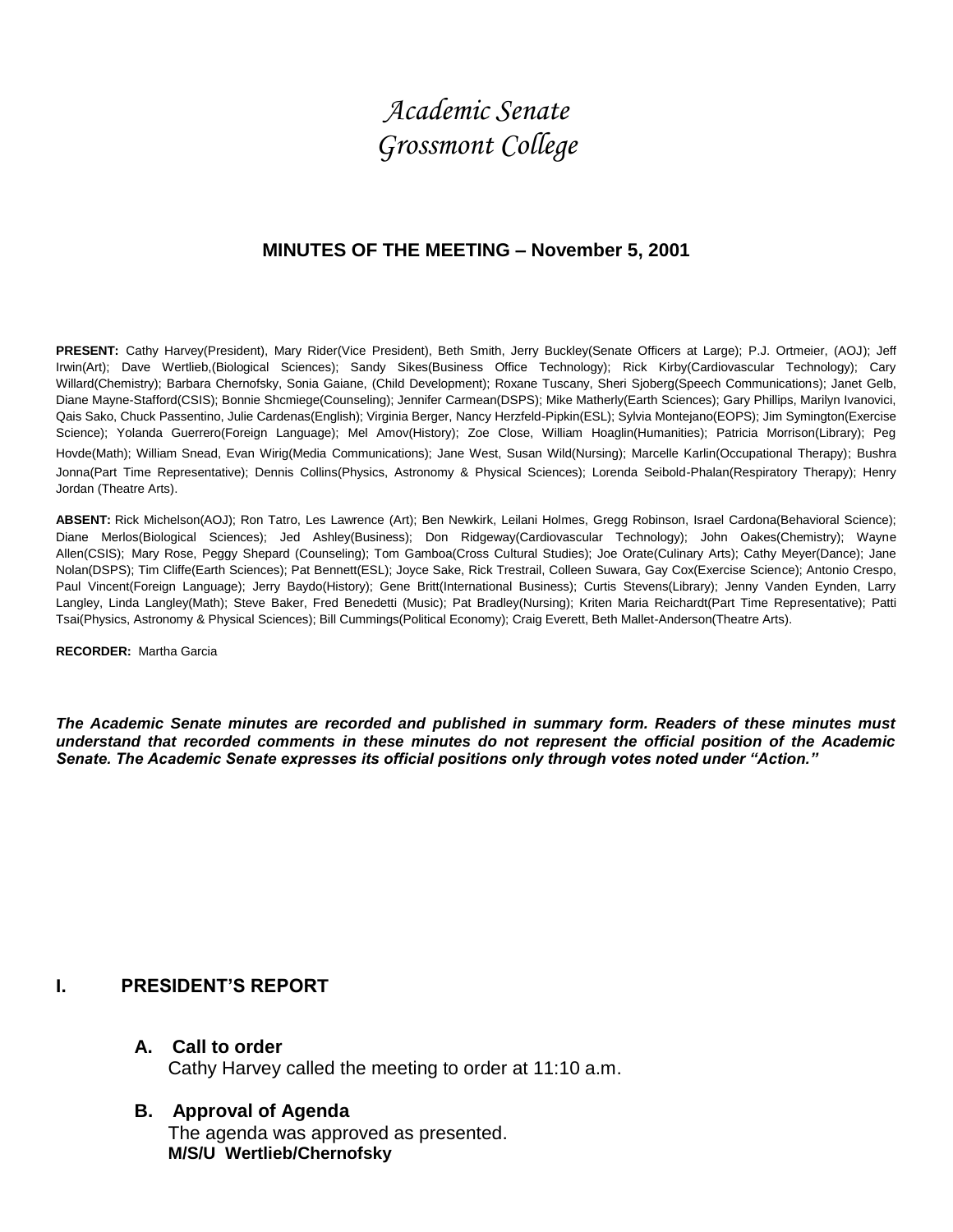# **C. Approval of Minutes**

The minutes of the October 1, 2001, meeting were approved as submitted. **M/S/U Wertlieb/Montejano**

# **D. DCEC Council**

Cathy explained that the Districtwide Coordinating Educational Council (DCEC) was formed to consider educational matters that have implications at both Cuyamaca and Grossmont College. Two such issues have been the CLEP and the UTSD. She shared both the charge and representation that has been approved by the members of the newly formed council.

## **E. Part Time Faculty Academic Senate Representative**

Bushra Jonna will serve as the Part-time Faculty Academic Senate representative through May 31, 2001, replacing Michal Piotrowski.

## **F. Student Services Program Review Committee**

Cathy informed senators that Marion de Koning from the Art Department is a new Student Services Program Review Committee member.

# **II. ACTION ITEMS**

# **A. Search and Interview Committee Faculty Approval Procedure**

Step 6 of the PE9 (Hiring Regular Faculty Operating Procedure) outlines the responsibilities of the senate in approving faculty members to serve on the Search and Interview Committees for hiring full time faculty as mandated in an agreement between the Governing Board and the Academic Senates regarding Hiring Full-Time Faculty (dated 1991). The agreement gives the Academic Senate the authority to approve faculty members who will serve on faculty hiring committees. Cathy met with a group of senators to discuss how the senate should approve faculty members to S&I Committees. They developed the following motion for the senate's approval:

*The Search and Interview Committee Chair is appointed as the Senate President's designee in representing the Senate's interests in \*Step 6 on page 4 of the PE9 Procedures.*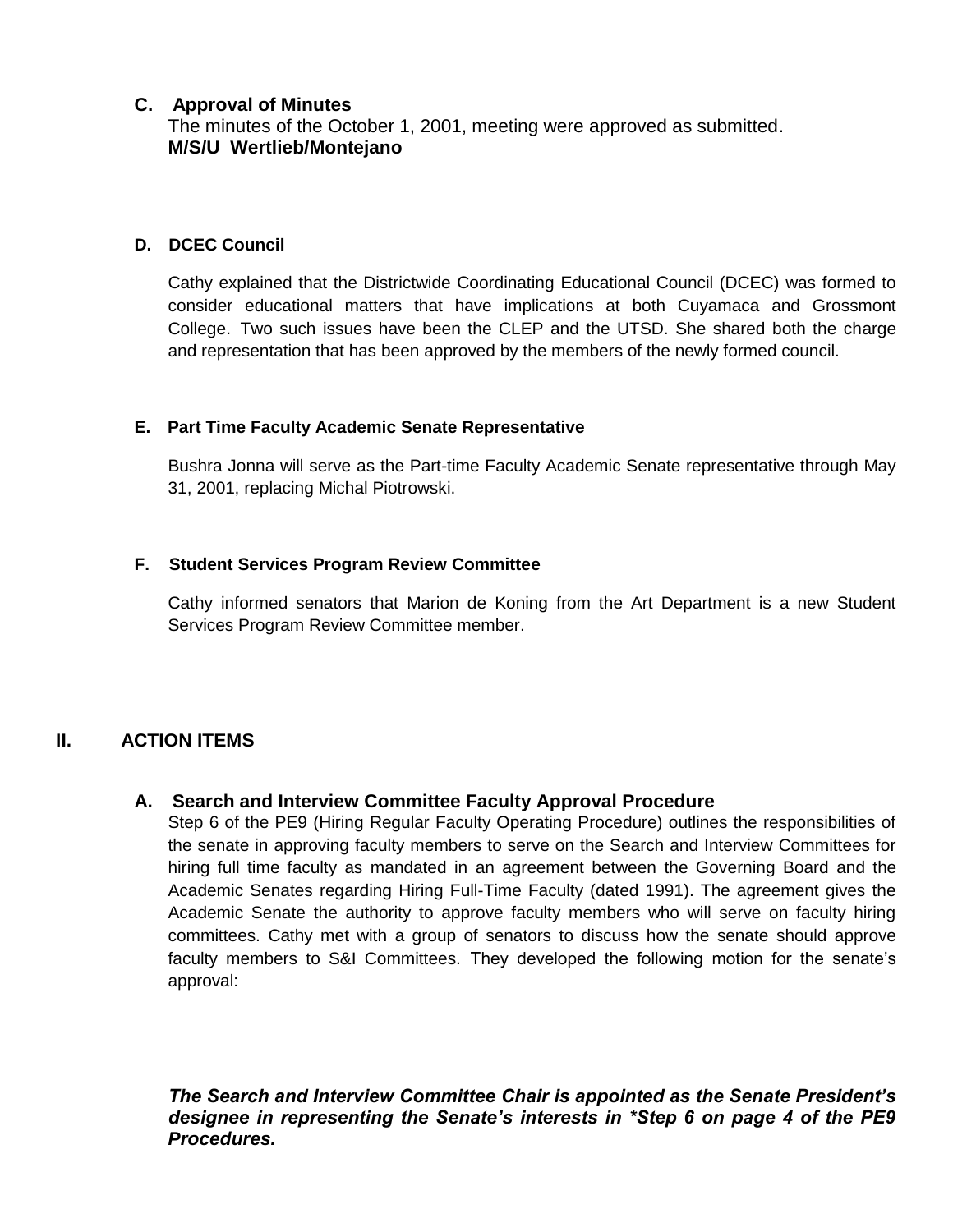**\*6 Academic Senate President In accordance with respective Academic Senate procedures, notify the College President and Affirmative Action Officer of the Academic Senate's approval of faculty committee members.**

 **M/S/U Wertlieb/Chernofsky**

# **III. INFORMATION ITEMS**

#### **A. Governing Board Policy Manual, Chapter 4/Academic Policies**

Cathy referred to the Governing Board Policy Manual, Chapter 4/Academic Affairs attached to the senate agenda. She informed senators that she met with Paul Carmona, Pat Seltzer, Cristina Chiriboga, Dean Colli, and Jerry Buckley during the summer and into the fall semester to review the current academic policies and to identify how they fit within the CTLC recommended policies templates. The policies attached to the current agenda reflect recommendations. She informed senators that the Cuyamaca College Academic Senate has already discussed them and identified that their senate seeks to clarify the role of the senate within the text of the policies. Cathy asked senators to review the policies in preparation for approval at the next senate meeting.

#### **B. Accreditation Results/Preliminary Finding and Recommendations Presented by Peter White**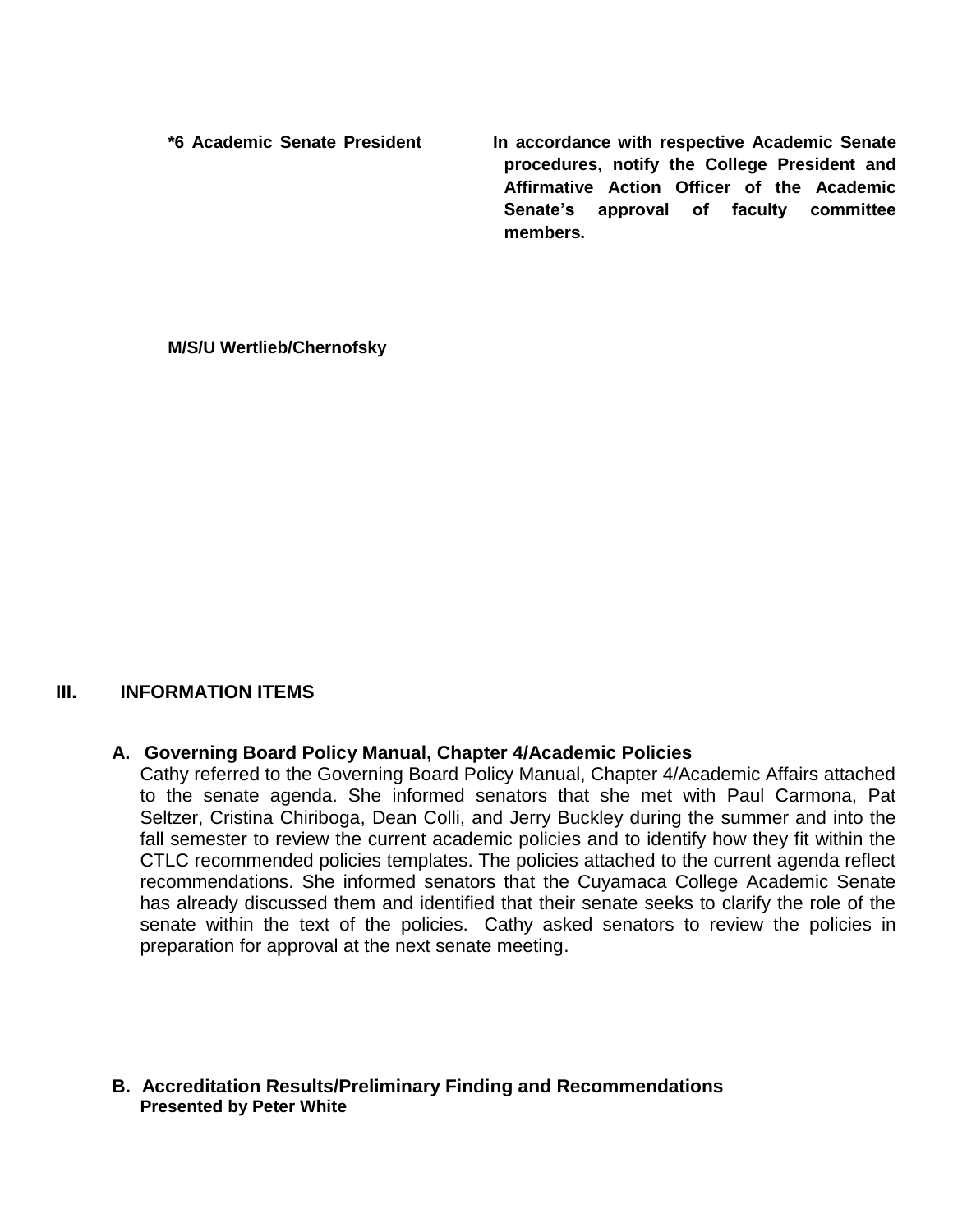An accreditation team visited Grossmont College from October 16 through October 18, 2001. Peter White presented an update on the accreditation team's major commendations and recommendations. He also thanked Sue Jensen for her hard work editing the Grossmont College Self Study Report, Arlene Stone for her great job organizing the team's visit along with her editing support, and all faculty and staff for their support and continued commitment. The report was outstanding with the team making the following commendations and recommendations:

# **Commendations**

- For faculty, staff and administrator's dedication to offer the best educational programs and support services.
- For the quality of educational programs and support services that have resulted in Grossmont College being one of the leading transfer institutions in the state.
- For the collegial relationships throughout the college and between both colleges and the district.
- For the excellent research support provided by the district.
- For the quality of the institutional research, principally at the district level and the extent to which the college uses that information in Program Review and other processes.
- For the approval of the two new campus buildings, the new LRC and the science building.
- For the relatively new Planning and Budget process which was qualified as improved by the team members.
- For the strong Program Review processes.
- For the quality of Instructional Student Services areas.
- For the overall climate of welcome and support of Student Services.
- For the exemplary ASGC organization.
- For the excellent Facilities Plan.
- For the strength of the Athletics program and the extent whereby this program is linked to academic excellence.
- For the recent work done in systematizing the evaluation of staff and administrators.
- For the work done on the college website.
- For the college's overall atmosphere of optimism and inclusion.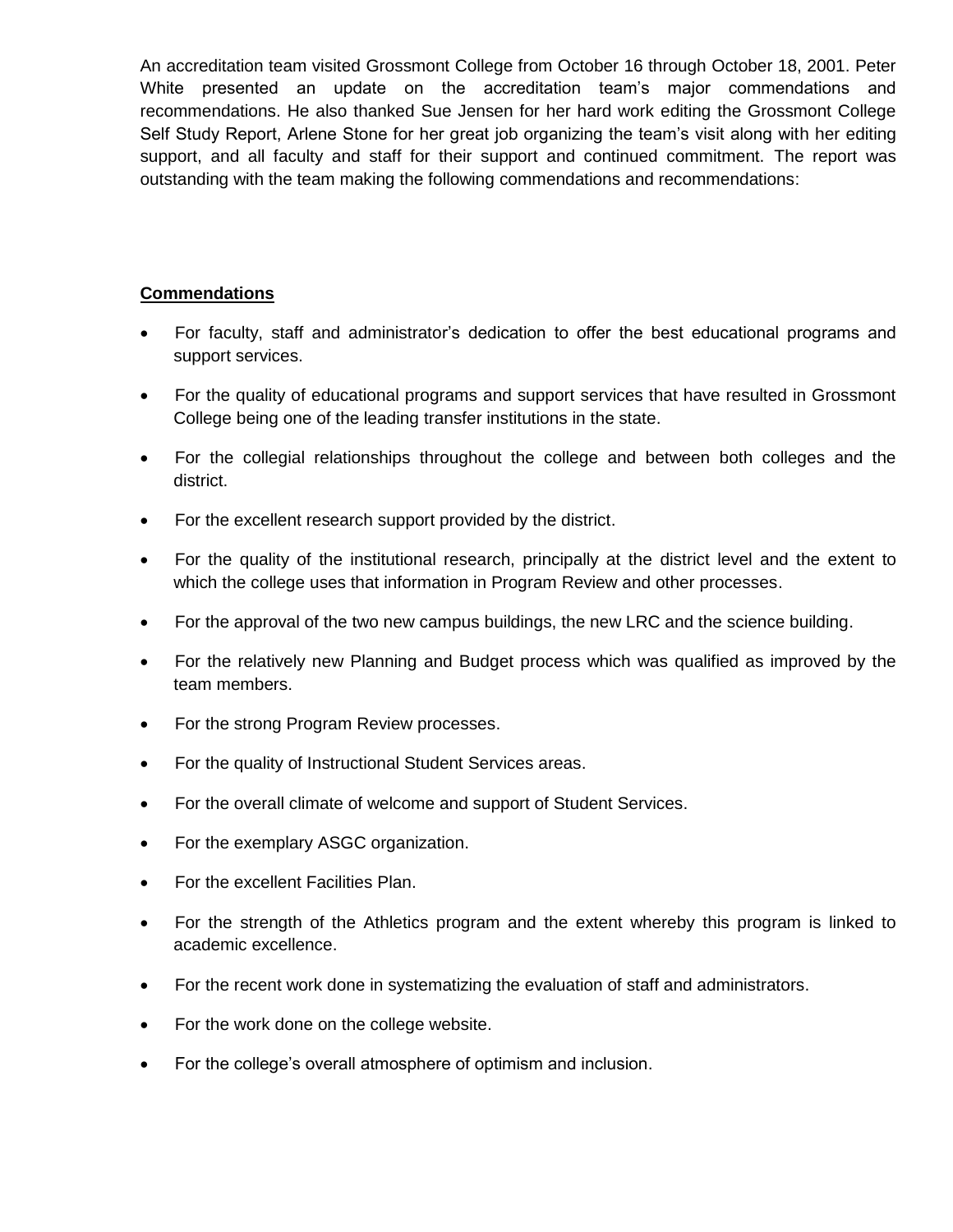#### **Recommendations**

- To continue working on the institutional planning process. The main focus throughout the report was to ensure that faculty and staff understand the college processes and their role within those processes. Another important point of the report was to consider more student involvement in college governance.
- To continue to look at obtaining a new student academic information system in the district. Peter informed senators that analytical work has been done at the district, which is considering potential vendors and evaluating alternative systems. He reported that a final decision is expected by the end of the academic year.
- To hire more faculty, staff and administrators that represent the student population.
- To continue to provide a level of stability among the college and the district leadership. The accreditation team was very impressed with the leadership at the district and the college level; however, they are recommending stability of faculty, staff and administrators.

The Academic Senate recognized Peter White, Sue Jensen and Arlene Stone for their outstanding work on the accreditation document and with the Accreditation Site Visit.

#### **C. Faculty Hiring Concerns**

#### **Presented by Hank Jordan**

Hank Jordan shared responses to his concerns that surfaced at the previous senate meeting regarding the procedure for hiring regular faculty (PE9). He, Charlene McMahan, Cathie Norris, and Cathy Harvey had met a week previous to the current senate meeting, and Charleen McMahan has assured him and the senate as a whole that she is in the midst of preparing a manual to accompany PE9 that will clarify additional procedures and potential problems as they relate to hiring full time faculty.

#### **D. Planning Process**

#### **Presented by Beth Smith and Jerry Buckley**

At the October 15 Academic Senate meeting, Beth Smith presented a draft resolution prepared by the senate officers to improve faculty participation in the college planning process. Although discussion of the resolution was non conclusive and may still be considered, the senate officers, in collaboration with the administration, have prepared a new format in which departments will write departmental goals and activities as they update the Educational Master Plan. The new format will require that departments identify their three top priorities as they relate to the Strategic Master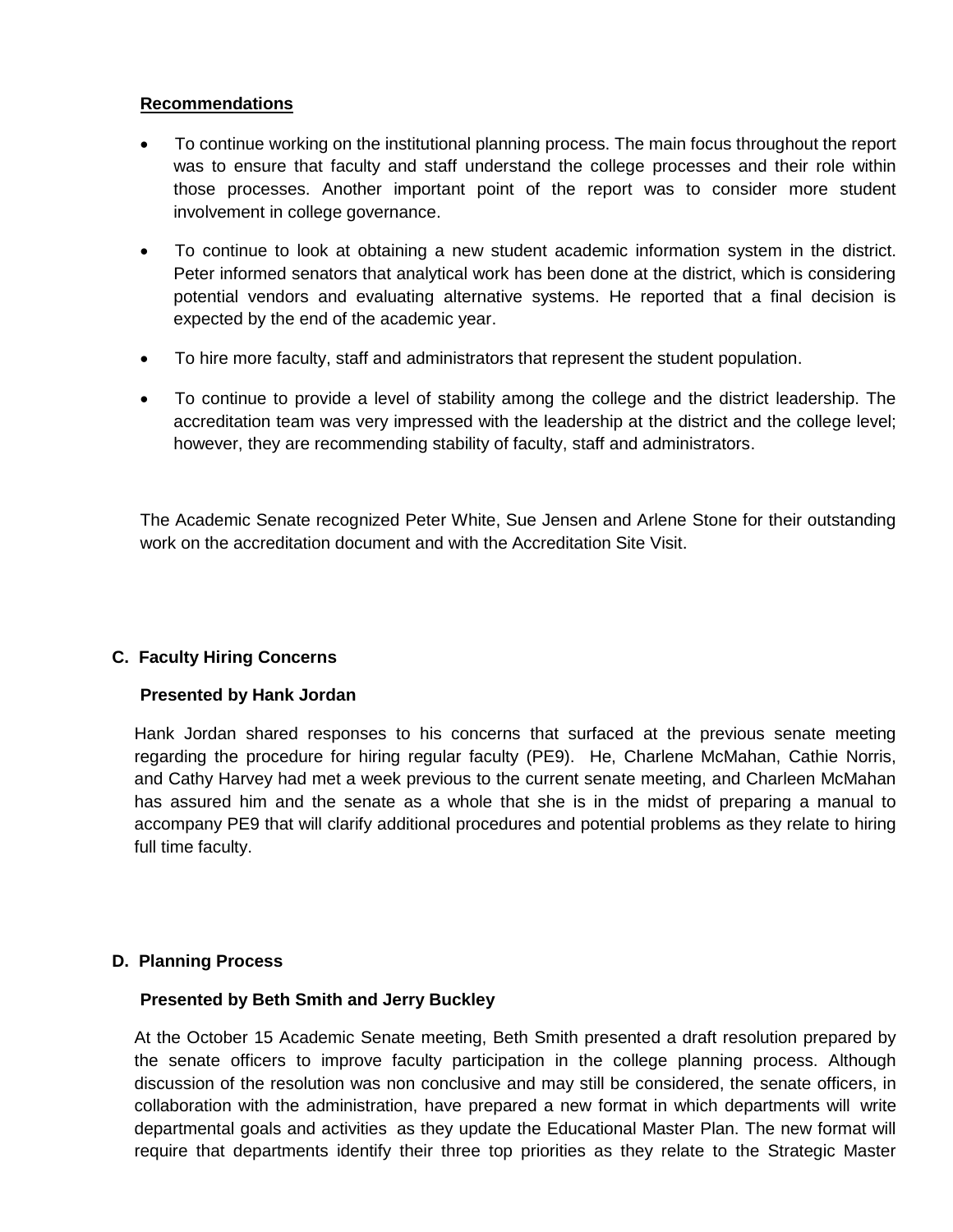Plan. They will also be asked to identify their accomplishments. Beth and Jerry presented an overhead of the new format and explained how the format was developed, giving the senators an idea of what to expect. Further discussion is anticipated.

# **IV. COMMITTEE REPORTS**

# A.Budget & Planning Council Report **Presented by Jerry Buckley**

Jerry Buckley gave a Budget & Planning Council report. He provided an update on the 2001-02 budget allocation and presented a list of recommendations for the use of general fund reserves. He also provided a list of budget needs and a list of sources of funding for budget items for the fiscal year 2002.

# B.Program Review Committee Report **Presented by Sheridan DeWolf**

Sheridan presented the following list of Program Review Committee activities for the fall 2001 and spring 2002 semesters:

# **Fall 2001**

- Complete another cycle of Program Review.
- End cycle reviewing Nursing, Disability Services Managements, CVTE & OT Departments.
- Develop a survey to be sent to faculty.
- Recruit past committee members to serve on review of review.

# **Spring 2002**

- Evaluate and revise Program Review process.
- Update institutional research resources and process.
- Use faculty input.
- Clean up redundancy.